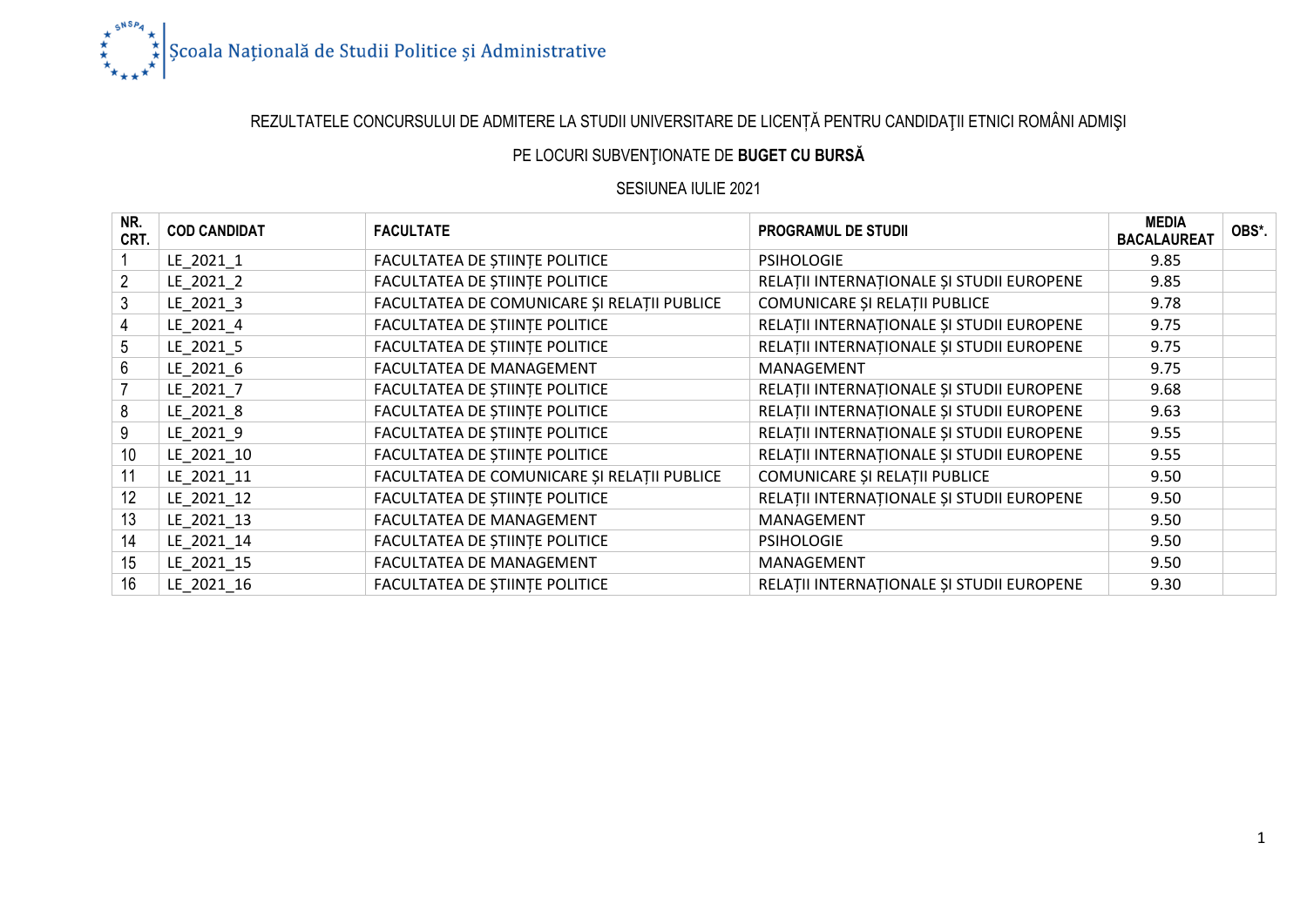

## REZULTATELE CONCURSULUI DE ADMITERE LA STUDII UNIVERSITARE DE LICENȚĂ PENTRU CANDIDAŢII ETNICI ROMANI ADMIŞI

### PE LOCURI SUBVENŢIONATE DE **BUGET FĂRĂ BURSĂ**

#### SESIUNEA IULIE 2021

| NR.<br>CRT. | <b>COD CANDIDAT</b> | <b>FACULTATE</b>                            | <b>PROGRAMUL DE STUDII</b>                | <b>MEDIA</b><br><b>BACALAUREAT</b> | OBS.* |
|-------------|---------------------|---------------------------------------------|-------------------------------------------|------------------------------------|-------|
|             | LE 2021 17          | FACULTATEA DE STIINTE POLITICE              | <b>PSIHOLOGIE</b>                         | 9.25                               |       |
| 2           | LE 2021 18          | FACULTATEA DE STIINTE POLITICE              | <b>STIINTE POLITICE</b>                   | 9.25                               |       |
| 3           | LE 2021 19          | FACULTATEA DE COMUNICARE ȘI RELAȚII PUBLICE | COMUNICARE ȘI RELAȚII PUBLICE             | 9.25                               |       |
| 4           | LE 2021 20          | FACULTATEA DE MANAGEMENT                    | MANAGEMENT                                | 9.25                               |       |
| 5           | LE 2021 21          | FACULTATEA DE STIINTE POLITICE              | RELAȚII INTERNAȚIONALE ȘI STUDII EUROPENE | 9.25                               |       |
| 6           | LE 2021 22          | FACULTATEA DE ȘTIINȚE POLITICE              | <b>PSIHOLOGIE</b>                         | 9.18                               |       |
|             | LE 2021 23          | FACULTATEA DE STIINTE POLITICE              | <b>PSIHOLOGIE</b>                         | 9.13                               |       |
| 8           | LE 2021 24          | FACULTATEA DE MANAGEMENT                    | MANAGEMENT                                | 9.13                               |       |
| 9           | LE 2021 25          | FACULTATEA DE ȘTIINȚE POLITICE              | RELATII INTERNATIONALE ȘI STUDII EUROPENE | 9.00                               | 9.90  |
| 10          | LE 2021 26          | FACULTATEA DE MANAGEMENT                    | MANAGEMENT                                | 9.00                               | 9.70  |

*\*departajarea s-a realizat în funcție de media generală a anilor de studiu*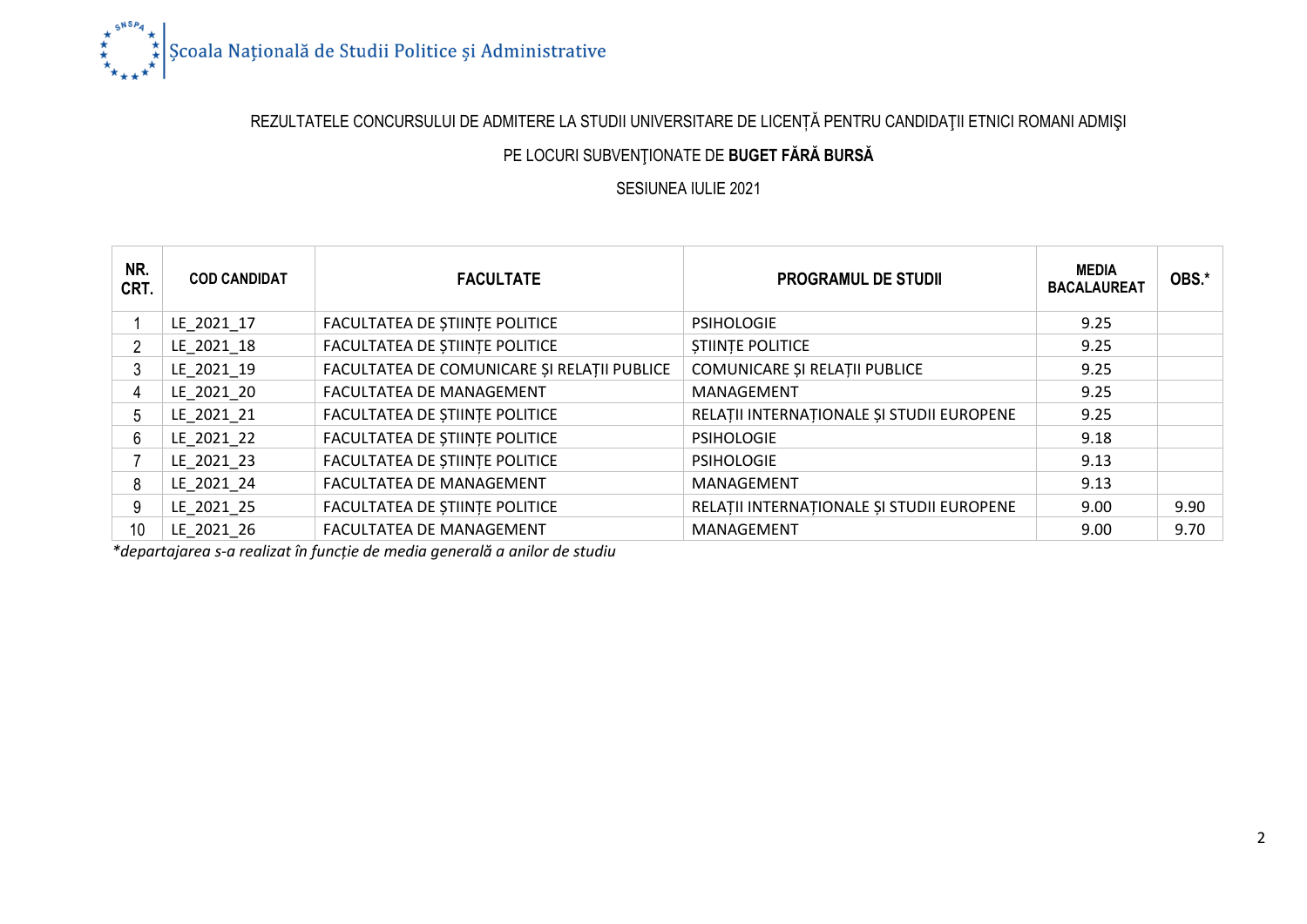

# REZULTATELE CONCURSULUI DE ADMITERE LA STUDII UNIVERSITARE DE LICENȚĂ PENTRU CANDIDAŢII ETNICI ROMÂNI ADMIŞI

### **PE LOCURI CU TAXĂ**

SESIUNEA IULIE 2021

| NR.<br><b>CRT</b> | <b>COD CANDIDAT</b> | <b>FACULTATE</b>                                      | <b>PROGRAMUL DE STUDII</b>              | <b>MEDIA</b><br><b>BACALAUREAT</b> | OBS.                                                                     |
|-------------------|---------------------|-------------------------------------------------------|-----------------------------------------|------------------------------------|--------------------------------------------------------------------------|
|                   | LE T 2021 1         | FACULTATEA DE COMUNICARE ȘI RELAȚII<br><b>PUBLICE</b> | <b>COMMUNICATION AND EMERGING MEDIA</b> | 8.25                               | Rezultat evaluare<br>scrisoare de<br>motivatie în limba<br>engleză-ADMIS |
|                   | LE T 2021 2         | FACULTATEA DE ADMINISTRAȚIE PUBLICĂ                   | ADMINISTRATIE PUBLICĂ-ID                | 7.06                               | TAXĂ LA CERERE                                                           |
|                   | LE T 2021 3         | FACULTATEA DE ADMINISTRAȚIE PUBLICĂ                   | ADMINISTRAȚIE PUBLICĂ-ID                | 7.00                               | TAXĂ LA CERERE                                                           |
|                   | LE_T_2021_4         | FACULTATEA DE ADMINISTRAȚIE PUBLICĂ                   | ADMINISTRATIE PUBLICĂ-ID                | 6.40                               | TAXĂ LA CERERE                                                           |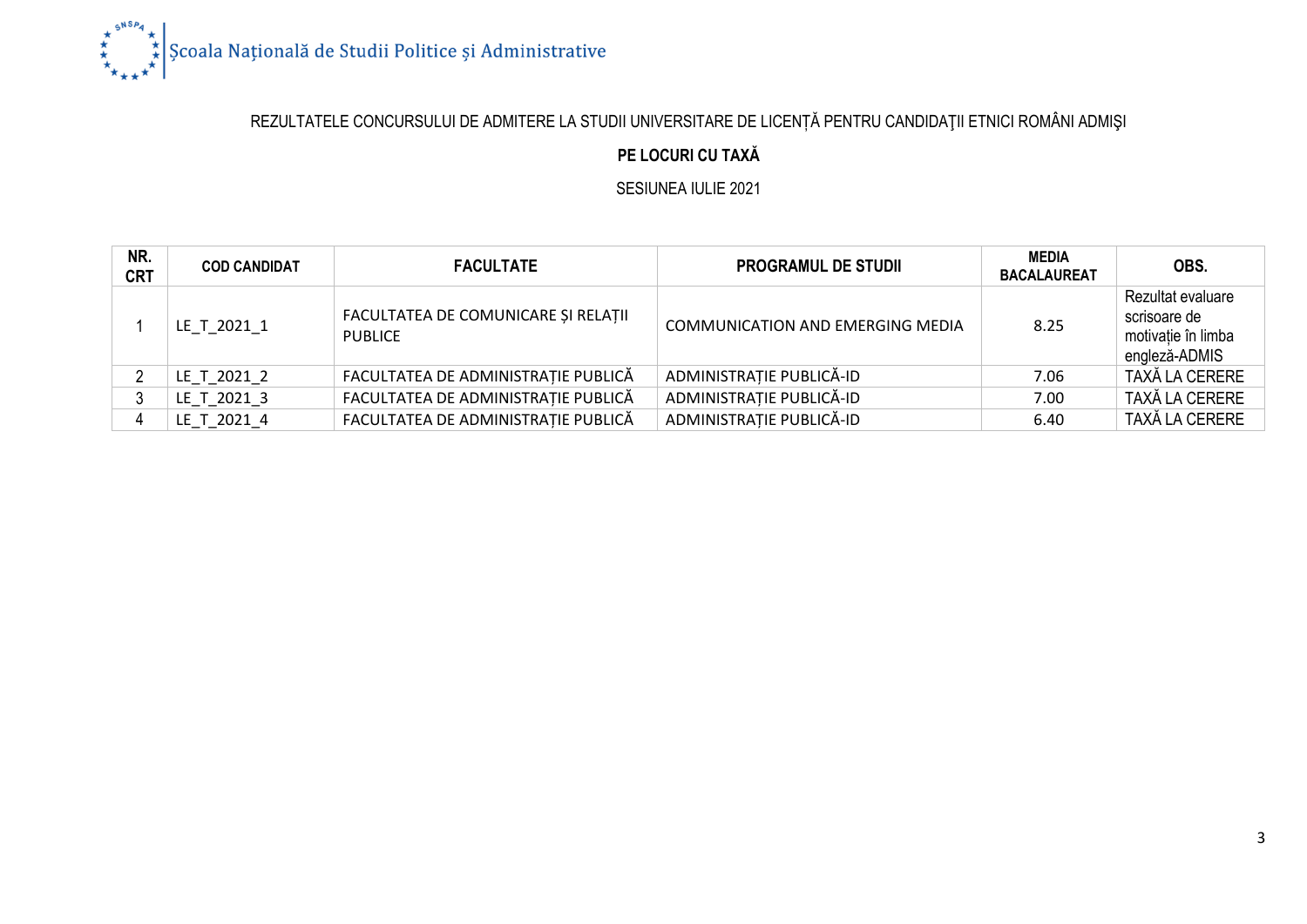

## REZULTATELE CONCURSULUI DE ADMITERE LA STUDII UNIVERSITARE DE LICENȚĂ PENTRU CANDIDAŢII ETNICI ROMÂNI

## **LISTA CANDIDAȚILOR CARE POT OCUPA UN LOC ÎN CAZUL VACANTĂRII ACESTUIA (LISTA DE AȘTEPTARE)**

| NR.<br>CRT.    | <b>COD CANDIDAT</b> | <b>FACULTATE</b>                            | <b>PROGRAMUL DE STUDII</b>                          | <b>MEDIA</b><br><b>BACALAUREAT</b> | OBS. |
|----------------|---------------------|---------------------------------------------|-----------------------------------------------------|------------------------------------|------|
|                | LE_2021_27          | <b>FACULTATEA DE STIINTE POLITICE</b>       | <b>ȘTIINȚE POLITICE</b>                             | 9                                  | 9.69 |
| $\overline{2}$ | LE_2021_28          | FACULTATEA DE COMUNICARE ȘI RELAȚII PUBLICE | COMUNICARE ȘI RELAȚII PUBLICE                       | 9                                  | 9.3  |
| 3              | LE_2021_29          | FACULTATEA DE ȘTIINȚE POLITICE              | RELAȚII INTERNAȚIONALE ȘI STUDII<br><b>EUROPENE</b> | 9                                  | 9.09 |
| 4              | LE_2021_30          | FACULTATEA DE ȘTIINȚE POLITICE              | <b>SOCIOLOGIE</b>                                   | 9                                  | 8.93 |
| 5              | LE_2021_31          | FACULTATEA DE COMUNICARE ȘI RELAȚII PUBLICE | COMUNICARE ȘI RELAȚII PUBLICE                       | 9                                  | 8.92 |
| 6              | LE 2021 32          | FACULTATEA DE ADMINISTRAȚIE PUBLICĂ         | ADMINISTRAȚIE PUBLICĂ                               | 9                                  | 8.53 |
|                | LE 2021 33          | FACULTATEA DE COMUNICARE ȘI RELAȚII PUBLICE | COMUNICARE ȘI RELAȚII PUBLICE                       | 9                                  | 8.47 |
| 8              | LE 2021 34          | FACULTATEA DE ȘTIINȚE POLITICE              | RELAȚII INTERNAȚIONALE ȘI STUDII<br><b>EUROPENE</b> | 8.75                               |      |
| 9              | LE_2021_35          | FACULTATEA DE MANAGEMENT                    | MANAGEMENT                                          | 8.75                               |      |
| 10             | LE_2021_36          | FACULTATEA DE ADMINISTRATIE PUBLICĂ         | ADMINISTRAȚIE PUBLICĂ                               | 8.75                               |      |
| 11             | LE_2021_37          | FACULTATEA DE ȘTIINȚE POLITICE              | RELAȚII INTERNAȚIONALE ȘI STUDII<br><b>EUROPENE</b> | 8.75                               |      |
| 12             | LE_2021_38          | FACULTATEA DE COMUNICARE ȘI RELAȚII PUBLICE | COMUNICARE ȘI RELAȚII PUBLICE                       | 8.75                               |      |
| 13             | LE 2021 39          | FACULTATEA DE COMUNICARE ȘI RELAȚII PUBLICE | COMUNICARE ȘI RELAȚII PUBLICE                       | 8.75                               |      |
| 14             | LE 2021 40          | FACULTATEA DE ȘTIINȚE POLITICE              | <b>ȘTIINȚE POLITICE</b>                             | 8.75                               |      |
| 15             | LE 2021 41          | FACULTATEA DE ADMINISTRAȚIE PUBLICĂ         | ADMINISTRAȚIE PUBLICĂ                               | 8.75                               |      |
| 16             | LE 2021 42          | FACULTATEA DE COMUNICARE ȘI RELAȚII PUBLICE | COMUNICARE ȘI RELAȚII PUBLICE                       | 8.75                               |      |
| 17             | LE_2021_43          | FACULTATEA DE ȘTIINȚE POLITICE              | RELAȚII INTERNAȚIONALE ȘI STUDII<br><b>EUROPENE</b> | 8.73                               |      |
| 18             | LE_2021_44          | FACULTATEA DE ADMINISTRAȚIE PUBLICĂ         | ADMINISTRAȚIE PUBLICĂ                               | 8.71                               |      |
| 19             | LE 2021 45          | FACULTATEA DE COMUNICARE ȘI RELAȚII PUBLICE | COMUNICARE ȘI RELAȚII PUBLICE                       | 8.66                               |      |
| 20             | LE 2021 46          | FACULTATEA DE ȘTIINȚE POLITICE              | <b>PSIHOLOGIE</b>                                   | 8.57                               |      |
| 21             | LE 2021 47          | FACULTATEA DE COMUNICARE ȘI RELAȚII PUBLICE | COMUNICARE ȘI RELAȚII PUBLICE                       | 8.56                               |      |
| 22             | LE_2021_48          | FACULTATEA DE MANAGEMENT                    | MANAGEMENT                                          | 8.53                               |      |
| 23             | LE 2021 49          | FACULTATEA DE COMUNICARE ȘI RELAȚII PUBLICE | <b>PUBLICITATE</b>                                  | 8.5                                |      |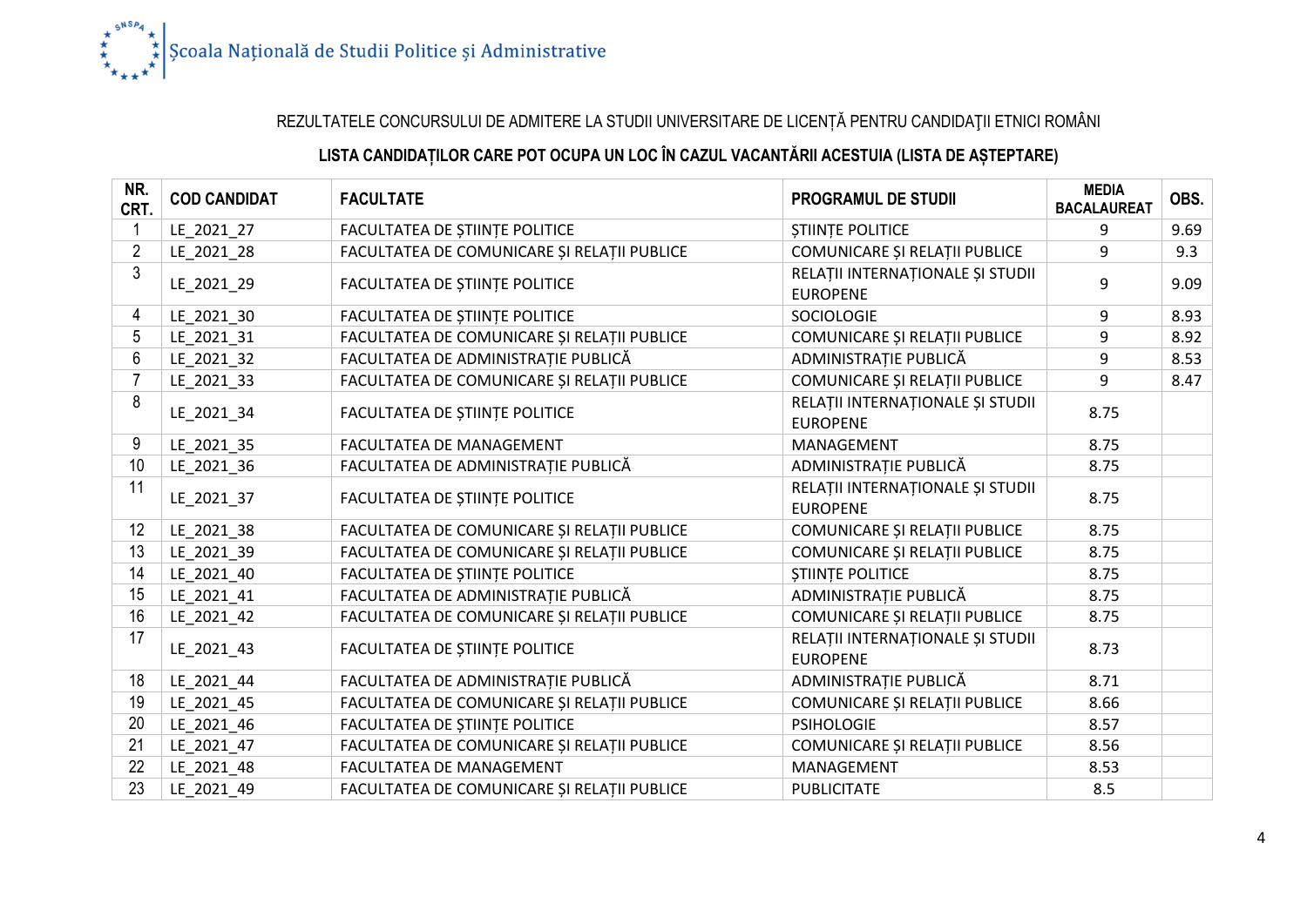

| NR.<br>CRT. | <b>COD CANDIDAT</b> | <b>FACULTATE</b>                            | <b>PROGRAMUL DE STUDII</b>                          | <b>MEDIA</b><br><b>BACALAUREAT</b> | OBS. |
|-------------|---------------------|---------------------------------------------|-----------------------------------------------------|------------------------------------|------|
| 24          | LE_2021_50          | FACULTATEA DE ADMINISTRAȚIE PUBLICĂ         | ADMINISTRAȚIE PUBLICĂ                               | 8.5                                |      |
| 25          | LE_2021_51          | FACULTATEA DE MANAGEMENT                    | MANAGEMENT                                          | 8.5                                |      |
| 26          | LE_2021_52          | FACULTATEA DE ȘTIINȚE POLITICE              | RELAȚII INTERNAȚIONALE ȘI STUDII<br><b>EUROPENE</b> | 8.5                                |      |
| 27          | LE_2021_53          | FACULTATEA DE MANAGEMENT                    | MANAGEMENT                                          | 8.5                                |      |
| 28          | LE 2021 54          | FACULTATEA DE COMUNICARE ȘI RELAȚII PUBLICE | COMUNICARE ȘI RELAȚII PUBLICE                       | 8.5                                |      |
| 29          | LE 2021 55          | FACULTATEA DE COMUNICARE ȘI RELAȚII PUBLICE | COMUNICARE ȘI RELAȚII PUBLICE                       | 8.5                                |      |
| 30          | LE_2021_56          | FACULTATEA DE COMUNICARE ȘI RELAȚII PUBLICE | COMUNICARE ȘI RELAȚII PUBLICE                       | 8.5                                |      |
| 31          | LE_2021_57          | FACULTATEA DE ȘTIINȚE POLITICE              | <b>STIINTE POLITICE</b>                             | 8.48                               |      |
| 32          | LE 2021 58          | FACULTATEA DE COMUNICARE ȘI RELAȚII PUBLICE | COMUNICARE ȘI RELAȚII PUBLICE                       | 8.38                               |      |
| 33          | LE_2021_59          | FACULTATEA DE COMUNICARE ȘI RELAȚII PUBLICE | <b>PUBLICITATE</b>                                  | 8.26                               |      |
| 34          | LE_2021_60          | FACULTATEA DE ȘTIINȚE POLITICE              | RELAȚII INTERNAȚIONALE ȘI STUDII<br><b>EUROPENE</b> | 8.25                               |      |
| 35          | LE_2021_61          | FACULTATEA DE ȘTIINȚE POLITICE              | <b>PSIHOLOGIE</b>                                   | 8.25                               |      |
| 36          | LE_2021_62          | FACULTATEA DE ȘTIINȚE POLITICE              | RELAȚII INTERNAȚIONALE ȘI STUDII<br><b>EUROPENE</b> | 8.25                               |      |
| 37          | LE_2021_63          | FACULTATEA DE MANAGEMENT                    | MANAGEMENT                                          | 8.25                               |      |
| 38          | LE_2021_64          | FACULTATEA DE ȘTIINȚE POLITICE              | RELAȚII INTERNAȚIONALE ȘI STUDII<br><b>EUROPENE</b> | 8.25                               |      |
| 39          | LE_2021_65          | FACULTATEA DE MANAGEMENT                    | MANAGEMENT                                          | 8.25                               |      |
| 40          | LE 2021 66          | FACULTATEA DE ȘTIINȚE POLITICE              | RELAȚII INTERNAȚIONALE ȘI STUDII<br><b>EUROPENE</b> | 8.25                               |      |
| 41          | LE_2021_67          | FACULTATEA DE ȘTIINȚE POLITICE              | RELAȚII INTERNAȚIONALE ȘI STUDII<br><b>EUROPENE</b> | 8.25                               |      |
| 42          | LE 2021 68          | FACULTATEA DE COMUNICARE ȘI RELAȚII PUBLICE | COMUNICARE ȘI RELAȚII PUBLICE                       | 8.25                               |      |
| 43          | LE 2021 69          | FACULTATEA DE MANAGEMENT                    | MANAGEMENT                                          | 8.25                               |      |
| 44          | LE 2021 70          | FACULTATEA DE ȘTIINȚE POLITICE              | RELAȚII INTERNAȚIONALE ȘI STUDII<br><b>EUROPENE</b> | 8.25                               |      |
| 45          | LE 2021 71          | FACULTATEA DE ADMINISTRAȚIE PUBLICĂ         | ADMINISTRAȚIE PUBLICĂ                               | 8.25                               |      |
| 46          | LE 2021 72          | FACULTATEA DE MANAGEMENT                    | MANAGEMENT                                          | 8.25                               |      |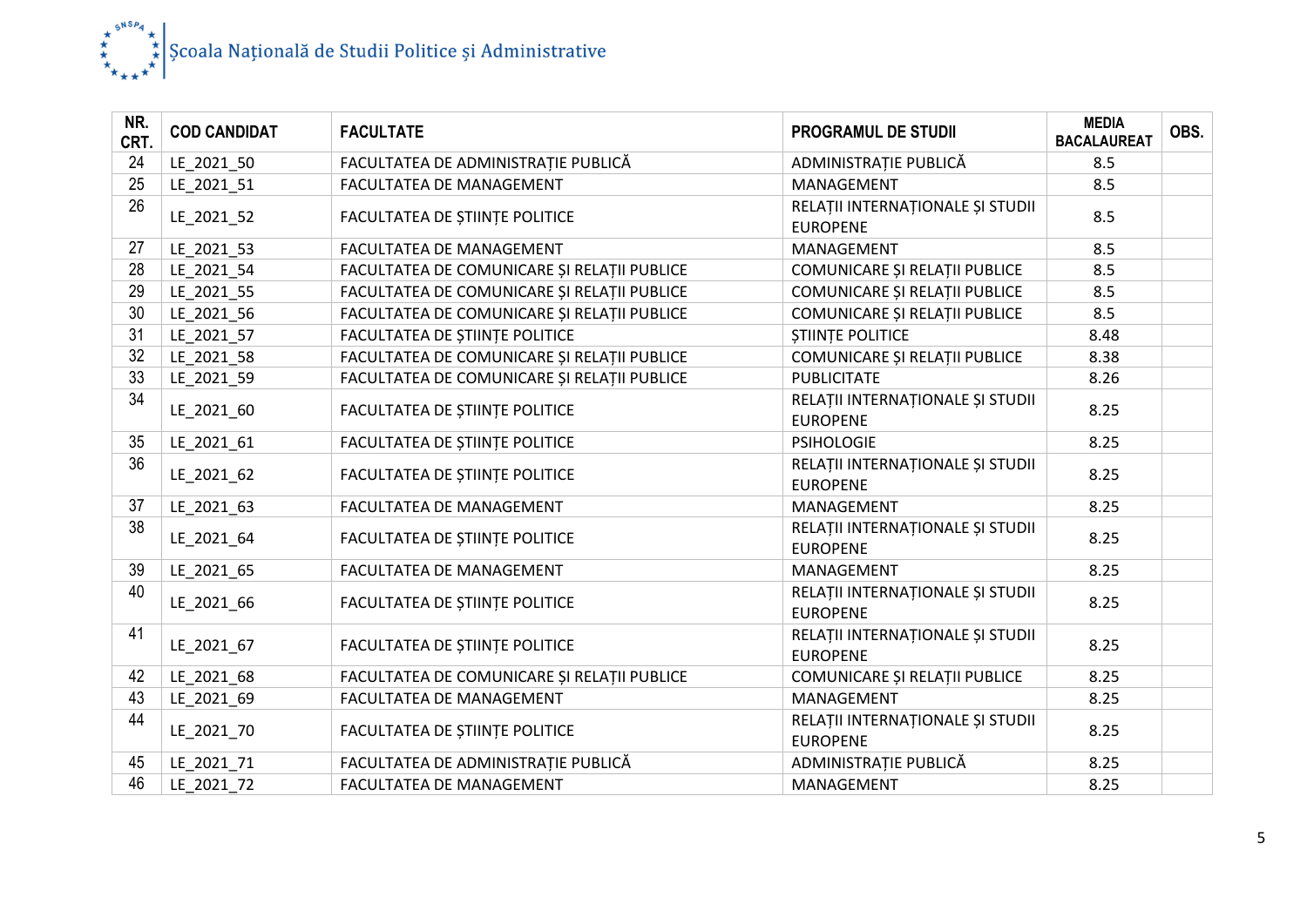

| NR.<br>CRT. | <b>COD CANDIDAT</b> | <b>FACULTATE</b>                            | <b>PROGRAMUL DE STUDII</b>                          | <b>MEDIA</b><br><b>BACALAUREAT</b> | OBS. |
|-------------|---------------------|---------------------------------------------|-----------------------------------------------------|------------------------------------|------|
| 47          | LE_2021_73          | FACULTATEA DE COMUNICARE ȘI RELAȚII PUBLICE | COMUNICARE ȘI RELAȚII PUBLICE                       | 8.25                               |      |
| 48          | LE 2021 74          | FACULTATEA DE ȘTIINȚE POLITICE              | <b>STIINTE POLITICE</b>                             | 8.25                               |      |
| 49          | LE_2021_75          | FACULTATEA DE COMUNICARE ȘI RELAȚII PUBLICE | <b>PUBLICITATE</b>                                  | 8.25                               |      |
| 50          | LE_2021_76          | FACULTATEA DE COMUNICARE ȘI RELAȚII PUBLICE | <b>PUBLICITATE</b>                                  | 8.13                               |      |
| 51          | LE 2021 77          | FACULTATEA DE ADMINISTRATIE PUBLICĂ         | ADMINISTRAȚIE PUBLICĂ                               | 8.11                               |      |
| 52          | LE_2021_78          | FACULTATEA DE ȘTIINȚE POLITICE              | RELAȚII INTERNAȚIONALE ȘI STUDII<br><b>EUROPENE</b> | 8.1                                |      |
| 53          | LE 2021 79          | FACULTATEA DE ȘTIINȚE POLITICE              | <b>PSIHOLOGIE</b>                                   | 8                                  |      |
| 54          | LE_2021_80          | FACULTATEA DE MANAGEMENT                    | MANAGEMENT                                          | 8                                  |      |
| 55          | LE_2021_81          | FACULTATEA DE ADMINISTRAȚIE PUBLICĂ         | ADMINISTRAȚIE PUBLICĂ                               | 8                                  |      |
| 56          | LE_2021_82          | FACULTATEA DE MANAGEMENT                    | MANAGEMENT                                          | 8                                  |      |
| 57          | LE_2021_83          | FACULTATEA DE COMUNICARE ȘI RELAȚII PUBLICE | <b>PUBLICITATE</b>                                  | 8                                  |      |
| 58          | LE_2021_84          | FACULTATEA DE COMUNICARE ȘI RELAȚII PUBLICE | COMUNICARE ȘI RELAȚII PUBLICE                       | 8                                  |      |
| 59          | LE 2021 85          | FACULTATEA DE MANAGEMENT                    | MANAGEMENT                                          | 8                                  |      |
| 60          | LE 2021 86          | FACULTATEA DE ADMINISTRAȚIE PUBLICĂ         | ADMINISTRAȚIE PUBLICĂ                               | 8                                  |      |
| 61          | LE_2021_87          | FACULTATEA DE MANAGEMENT                    | MANAGEMENT                                          | 8                                  |      |
| 62          | LE 2021 88          | FACULTATEA DE ȘTIINȚE POLITICE              | RELAȚII INTERNAȚIONALE ȘI STUDII<br><b>EUROPENE</b> | 8                                  |      |
| 63          | LE 2021 89          | FACULTATEA DE ȘTIINȚE POLITICE              | RELAȚII INTERNAȚIONALE ȘI STUDII<br><b>EUROPENE</b> | 8                                  |      |
| 64          | LE_2021_90          | FACULTATEA DE ȘTIINȚE POLITICE              | RELAȚII INTERNAȚIONALE ȘI STUDII<br><b>EUROPENE</b> | 7.81                               |      |
| 65          | LE_2021_91          | FACULTATEA DE MANAGEMENT                    | MANAGEMENT                                          | 7.81                               |      |
| 66          | LE 2021 92          | FACULTATEA DE MANAGEMENT                    | MANAGEMENT                                          | 7.8                                |      |
| 67          | LE_2021_93          | FACULTATEA DE COMUNICARE ȘI RELAȚII PUBLICE | COMUNICARE ȘI RELAȚII PUBLICE                       | 7.75                               |      |
| 68          | LE 2021 94          | FACULTATEA DE ADMINISTRAȚIE PUBLICĂ         | ADMINISTRAȚIE EUROPEANĂ                             | 7.75                               |      |
| 69          | LE 2021 95          | FACULTATEA DE COMUNICARE ȘI RELAȚII PUBLICE | COMUNICARE ȘI RELAȚII PUBLICE                       | 7.75                               |      |
| 70          | LE_2021_96          | FACULTATEA DE MANAGEMENT                    | MANAGEMENT                                          | 7.75                               |      |
| 71          | LE 2021 97          | FACULTATEA DE COMUNICARE ȘI RELAȚII PUBLICE | COMUNICARE ȘI RELAȚII PUBLICE                       | 7.75                               |      |
| 72          | LE 2021 98          | FACULTATEA DE MANAGEMENT                    | MANAGEMENT                                          | 7.75                               |      |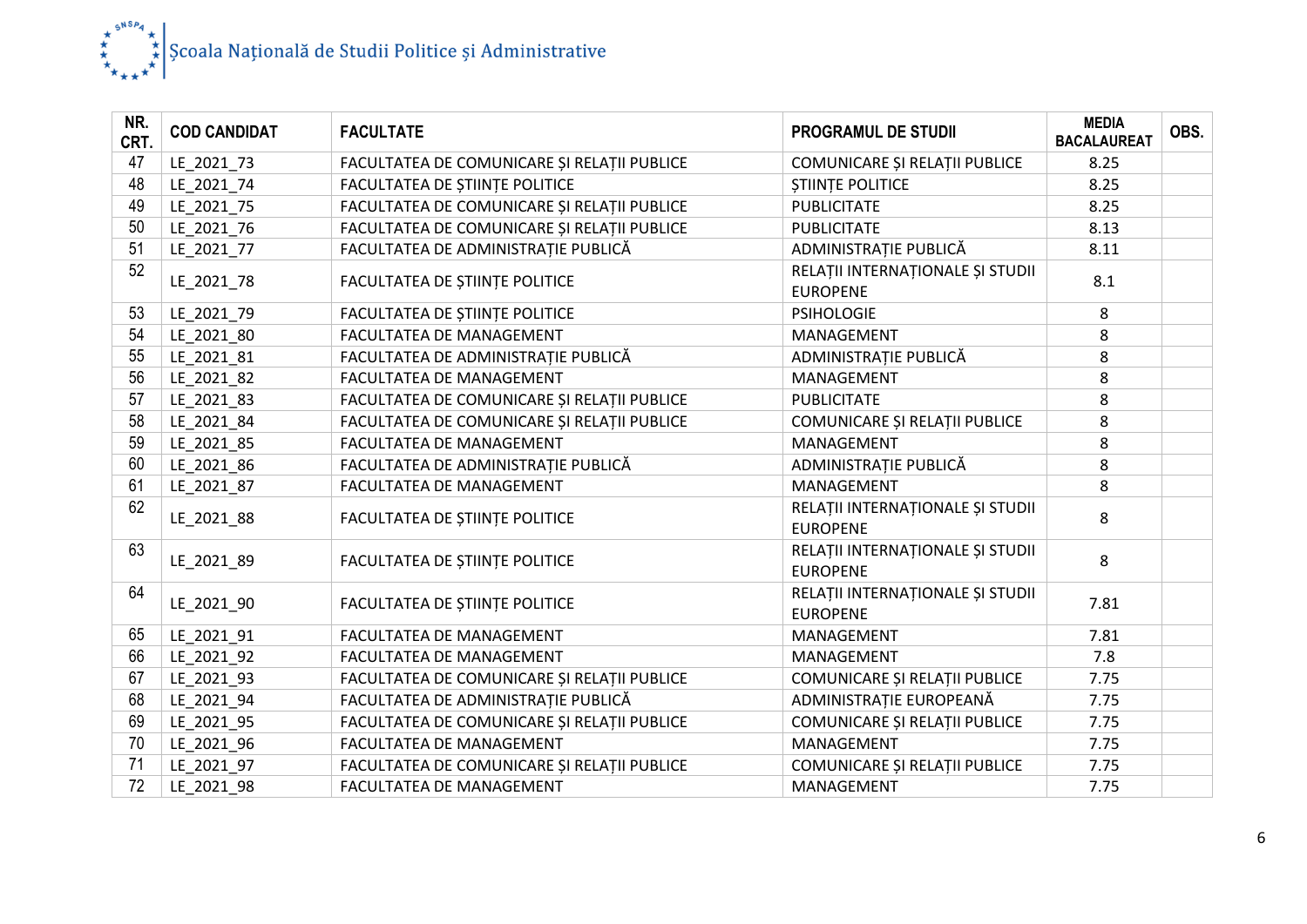

| NR.<br>CRT. | <b>COD CANDIDAT</b> | <b>FACULTATE</b>                            | <b>PROGRAMUL DE STUDII</b>                          | <b>MEDIA</b><br><b>BACALAUREAT</b> | OBS. |
|-------------|---------------------|---------------------------------------------|-----------------------------------------------------|------------------------------------|------|
| 73          | LE_2021_99          | FACULTATEA DE ȘTIINȚE POLITICE              | <b>PSIHOLOGIE</b>                                   | 7.75                               |      |
| 74          | LE_2021_100         | FACULTATEA DE ȘTIINȚE POLITICE              | <b>STIINTE POLITICE</b>                             | 7.75                               |      |
| 75          | LE_2021_101         | FACULTATEA DE ADMINISTRAȚIE PUBLICĂ         | ADMINISTRAȚIE PUBLICĂ                               | 7.75                               |      |
| 76          | LE_2021_102         | FACULTATEA DE MANAGEMENT                    | MANAGEMENT                                          | 7.75                               |      |
| 77          | LE 2021 103         | FACULTATEA DE COMUNICARE ȘI RELAȚII PUBLICE | COMUNICARE ȘI RELAȚII PUBLICE                       | 7.71                               |      |
| 78          | LE 2021 104         | FACULTATEA DE MANAGEMENT                    | MANAGEMENT                                          | 7.55                               |      |
| 79          | LE 2021 105         | FACULTATEA DE COMUNICARE ȘI RELAȚII PUBLICE | COMUNICARE ȘI RELAȚII PUBLICE                       | 7.5                                |      |
| 80          | LE 2021 106         | FACULTATEA DE ADMINISTRAȚIE PUBLICĂ         | ADMINISTRAȚIE EUROPEANĂ                             | 7.5                                |      |
| 81          | LE 2021 107         | FACULTATEA DE ADMINISTRAȚIE PUBLICĂ         | ADMINISTRAȚIE PUBLICĂ                               | 7.5                                |      |
| 82          | LE 2021 108         | FACULTATEA DE ȘTIINȚE POLITICE              | RELAȚII INTERNAȚIONALE ȘI STUDII<br><b>EUROPENE</b> | 7.5                                |      |
| 83          | LE 2021 109         | FACULTATEA DE ȘTIINȚE POLITICE              | <b>PSIHOLOGIE</b>                                   | 7.5                                |      |
| 84          | LE_2021_110         | FACULTATEA DE MANAGEMENT                    | MANAGEMENT                                          | 7.5                                |      |
| 85          | LE 2021 111         | FACULTATEA DE ADMINISTRAȚIE PUBLICĂ         | ADMINISTRAȚIE PUBLICĂ                               | 7.5                                |      |
| 86          | LE 2021 112         | FACULTATEA DE COMUNICARE ȘI RELAȚII PUBLICE | COMUNICARE ȘI RELAȚII PUBLICE                       | 7.5                                |      |
| 87          | LE_2021_113         | FACULTATEA DE ȘTIINȚE POLITICE              | <b>STIINTE POLITICE</b>                             | 7.5                                |      |
| 88          | LE 2021 114         | FACULTATEA DE MANAGEMENT                    | MANAGEMENT                                          | 7.46                               |      |
| 89          | LE_2021_115         | FACULTATEA DE ȘTIINȚE POLITICE              | RELAȚII INTERNAȚIONALE ȘI STUDII<br><b>EUROPENE</b> | 7.35                               |      |
| 90          | LE_2021_116         | FACULTATEA DE MANAGEMENT                    | MANAGEMENT                                          | 7.28                               |      |
| 91          | LE 2021 117         | FACULTATEA DE ȘTIINȚE POLITICE              | RELAȚII INTERNAȚIONALE ȘI STUDII<br><b>EUROPENE</b> | 7.25                               |      |
| 92          | LE 2021 118         | FACULTATEA DE ȘTIINȚE POLITICE              | <b>STIINTE POLITICE</b>                             | 7.25                               |      |
| 93          | LE_2021_119         | FACULTATEA DE MANAGEMENT                    | MANAGEMENT                                          | 7.25                               |      |
| 94          | LE_2021_120         | FACULTATEA DE MANAGEMENT                    | MANAGEMENT                                          | 7.15                               |      |
| 95          | LE_2021_121         | FACULTATEA DE ADMINISTRAȚIE PUBLICĂ         | ADMINISTRAȚIE PUBLICĂ                               | 7.06                               |      |
| 96          | LE_2021_122         | FACULTATEA DE ADMINISTRAȚIE PUBLICĂ         | ADMINISTRAȚIE PUBLICĂ                               | $\overline{7}$                     |      |
| 97          | LE_2021_123         | FACULTATEA DE MANAGEMENT                    | MANAGEMENT                                          | $\overline{7}$                     |      |
| 98          | LE_2021_124         | FACULTATEA DE ȘTIINȚE POLITICE              | RELAȚII INTERNAȚIONALE ȘI STUDII<br><b>EUROPENE</b> | $\overline{7}$                     |      |